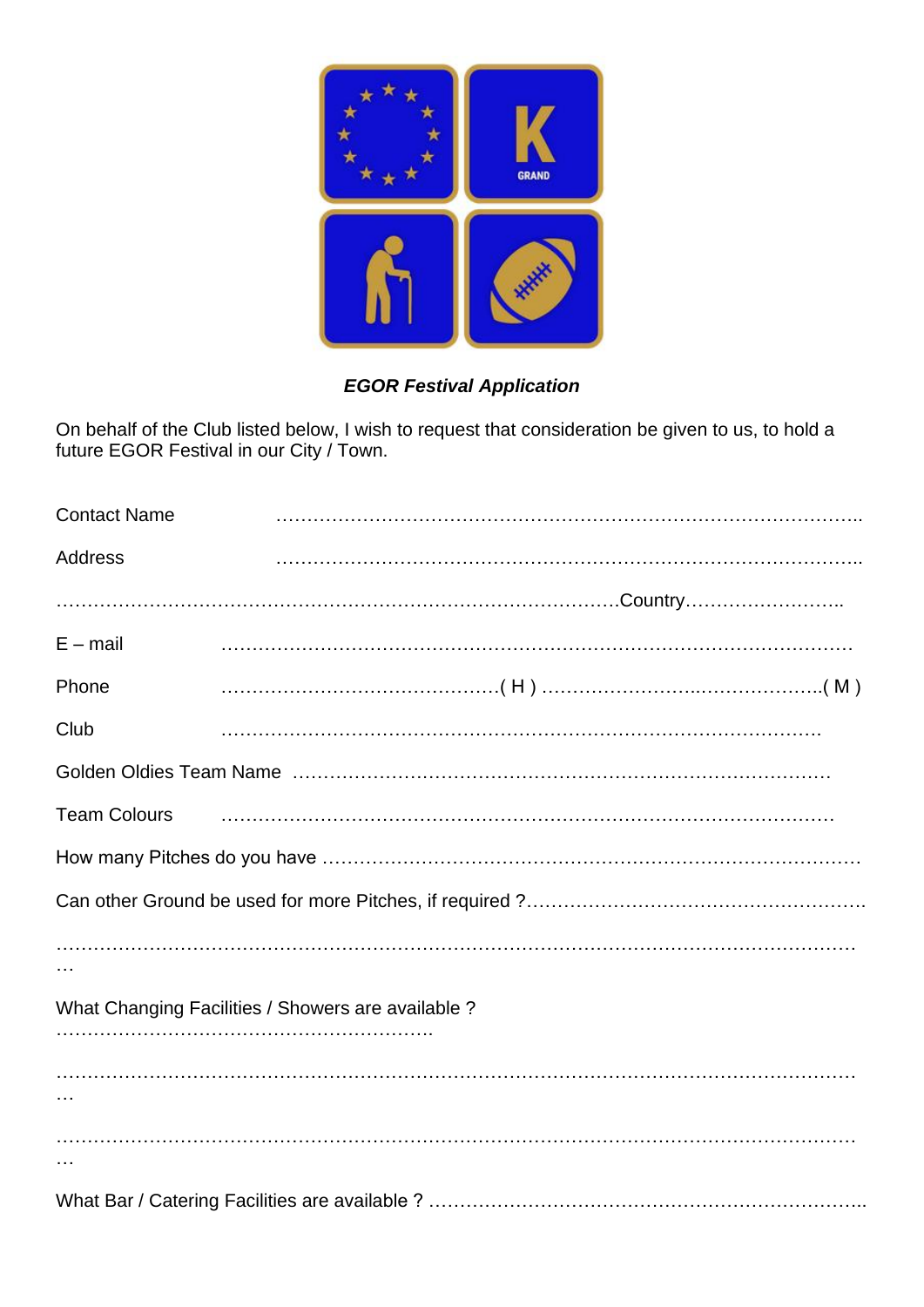| If unsuccessful in gaining your chosen Year, would your Club still wish to Host our Festival ? |
|------------------------------------------------------------------------------------------------|
|                                                                                                |
|                                                                                                |
| Why do you feel you should be selected to Host a European Golden Oldies Rugby Festival?        |
|                                                                                                |
|                                                                                                |
|                                                                                                |
|                                                                                                |
|                                                                                                |
|                                                                                                |
|                                                                                                |
|                                                                                                |
|                                                                                                |
|                                                                                                |
|                                                                                                |
|                                                                                                |